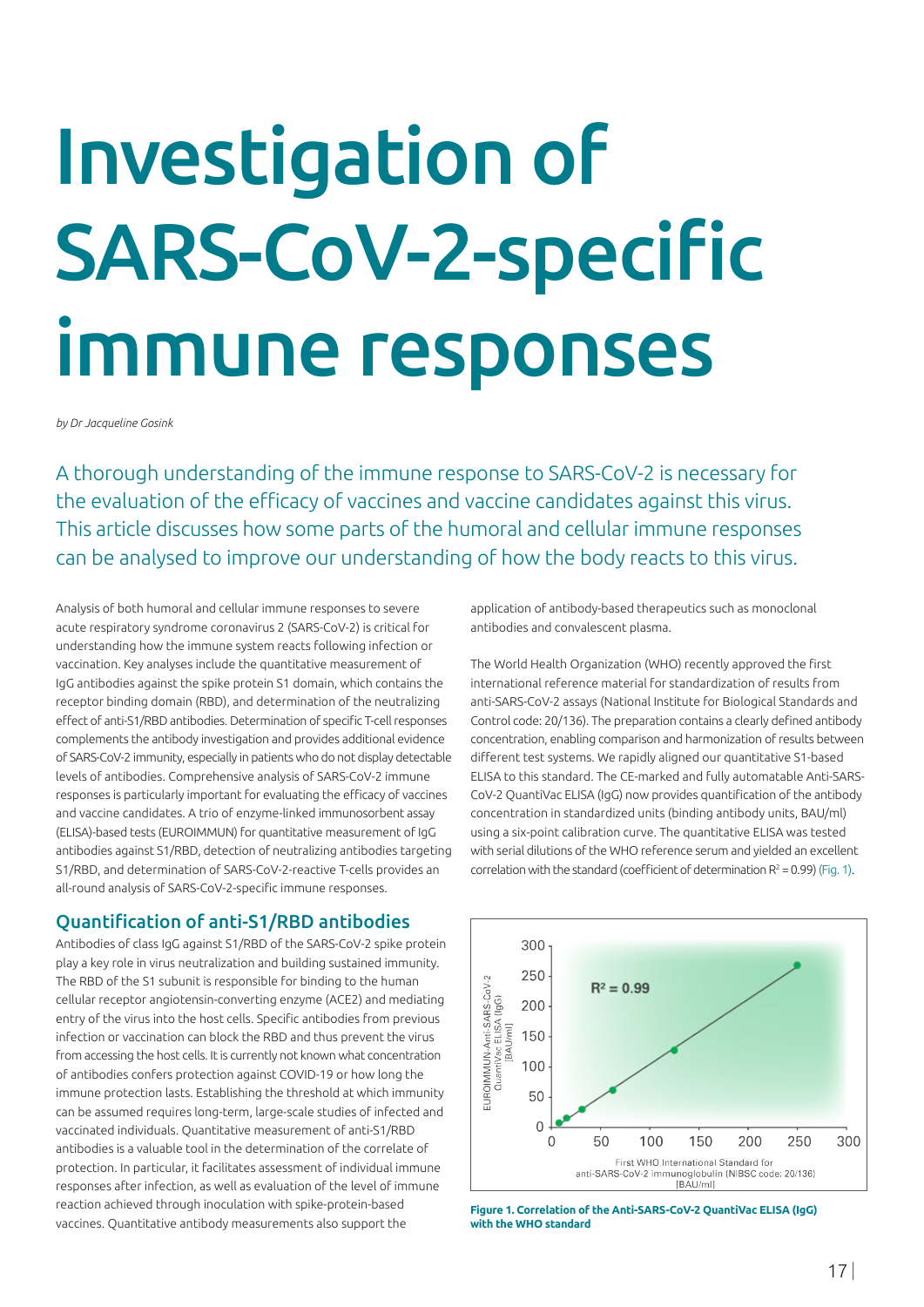#### Detection of neutralizing antibodies

Antibodies against S1/RBD have a strong neutralizing effect, due to their ability to inhibit S1/RBD binding to ACE2 and thus prevent infection. Further specialized tests enable verification of the neutralizing function of the antibodies. The gold standard for determining neutralizing antibodies is the plaque reduction neutralization test (PRNT) or virus neutralization test (V-NT). These tests are, however, time consuming and expensive to perform. Moreover, they require biosafety level three (BSL-3) laboratory conditions owing to the use of pathogenic virus. A new CE-marked surrogate virus neutralization test (sVNT) enables fast and economical determination of the inhibiting effect of SARS-CoV-2 antibodies. The SARS-CoV-2 NeutraLISA is based on competitive binding between neutralizing antibodies in the patient samples and labelled ACE2 receptors to recombinant S1 coated onto the microplate wells. Results are evaluated qualitatively with a cut-off range of 20% to 35% inhibition. The ELISA is linear in the range up to 67% inhibition and shows an excellent correlation with the WHO international reference standard in this range (coefficient of determination  $R^2 = 0.98$ ). The cut-off area of the test corresponds to a value of around 62 IU/ml. The assay is much quicker to perform than the PRNT, requiring only two hours rather than days. Moreover, it does not require the use of BSL-3 conditions, making it suitable for routine diagnostics. It can be fully automated and is therefore ideal for high-throughput requirements.

#### High test specificity

The S1 antigen is among the least evolutionarily conserved of the coronavirus family. Therefore, antibodies against it are highly specific for SARS-CoV-2, resulting in a very high test specificity. The specificities of the Anti-SARS-CoV-2 QuantiVac ELISA (IgG) and the SARS-CoV-2 NeutraLISA were investigated using cohorts of control sera that were positive for antibodies against other human pathogenic coronaviruses or other infectious agents, as well as sera from healthy blood donors collected prior to the COVID-19 pandemic. The Anti-SARS-CoV-2 QuantiVac ELISA (IgG) demonstrated a specificity of 99.8% (*n*=1458) and the SARS-CoV-2 NeutraLISA a specificity of 99.7% (*n*=759).

#### Comparison with PRNT

Results from the Anti-SARS-CoV-2 QuantiVac ELISA (IgG) and the SARS-CoV-2 NeutraLISA were compared to those from PRNT using 74 sera from patients with a past confirmed SARS-CoV-2 infection (Table 1). The Anti-SARS-CoV-2 QuantiVac ELISA (IgG) exhibited a



(Source: Shutterstock.com)

97.3% agreement with the PRNT, confirming that the anti-S1/RBD antibodies detected with this ELISA were in most cases neutralizing antibodies. The SARS-CoV-2 NeutraLISA also gave a high agreement of 98.6% with the PRNT. Additionally, results from the Anti-SARS-CoV-2 QuantiVac ELISA (IgG) and the SARS-CoV-2 NeutraLISA were compared with each other. The agreement between the tests amounted to 99.1% excluding borderline sera. In isolated cases results from the neutralization test and quantitative anti-S1 IgG determination may be discrepant. Possible reasons include the presence of IgA antibodies with an inhibiting function, which are detected in addition to the IgG by the neutralization test but not by the Anti-SARS-CoV-2 QuantiVac ELISA (IgG). In these cases it may be helpful to repeat the investigations 7 to 14 days later.

#### Multiplex detection of coronavirus antibodies

Antibodies against different SARS-CoV-2 antigens and against seasonal human coronaviruses (HCoV) can also be determined in parallel using immunoblot. The EUROLINE Anti-SARS-CoV-2 Profile (IgG) contains individual bands of SARS-CoV-2 spike protein domain S1 (including the RBD), domain S2 and nucleocapsid protein (NP) as well as bands of the NPs from four HCoV (HCoV-HKU1, HCoV-OC43, HCoV-NL63 and HCoV-229E). The profile thus enables differentiated detection of anti-SARS-CoV-2 IgG antibodies as well as antibodies against other HCoV in one test. The determination of antibodies against NP antigens from seasonal coronaviruses is intended for information purposes only.

**Table 1. Comparison of the Anti-SARS-CoV-2 QuantiVac ELISA (IgG) and the SARS-CoV-2 NeutraLISA with PRNT**

| $n = 74$                                             |          | SARS-CoV-2 plaque reduction<br>$\sqrt{\mathsf{neutralization}}$ test (PRNT $_{\mathsf{so}}$ ) |                 |
|------------------------------------------------------|----------|-----------------------------------------------------------------------------------------------|-----------------|
|                                                      |          | <b>Positive</b>                                                                               | <b>Negative</b> |
| Anti-SARS-CoV-2 QuantiVac ELISA<br>(IgG) (EUROIMMUN) | Positive | 71                                                                                            |                 |
|                                                      | Negative |                                                                                               |                 |
| SARS-CoV-2 NeutraLISA<br>(EUROIMMUN)                 | Positive | 71                                                                                            |                 |
|                                                      | Negative |                                                                                               |                 |